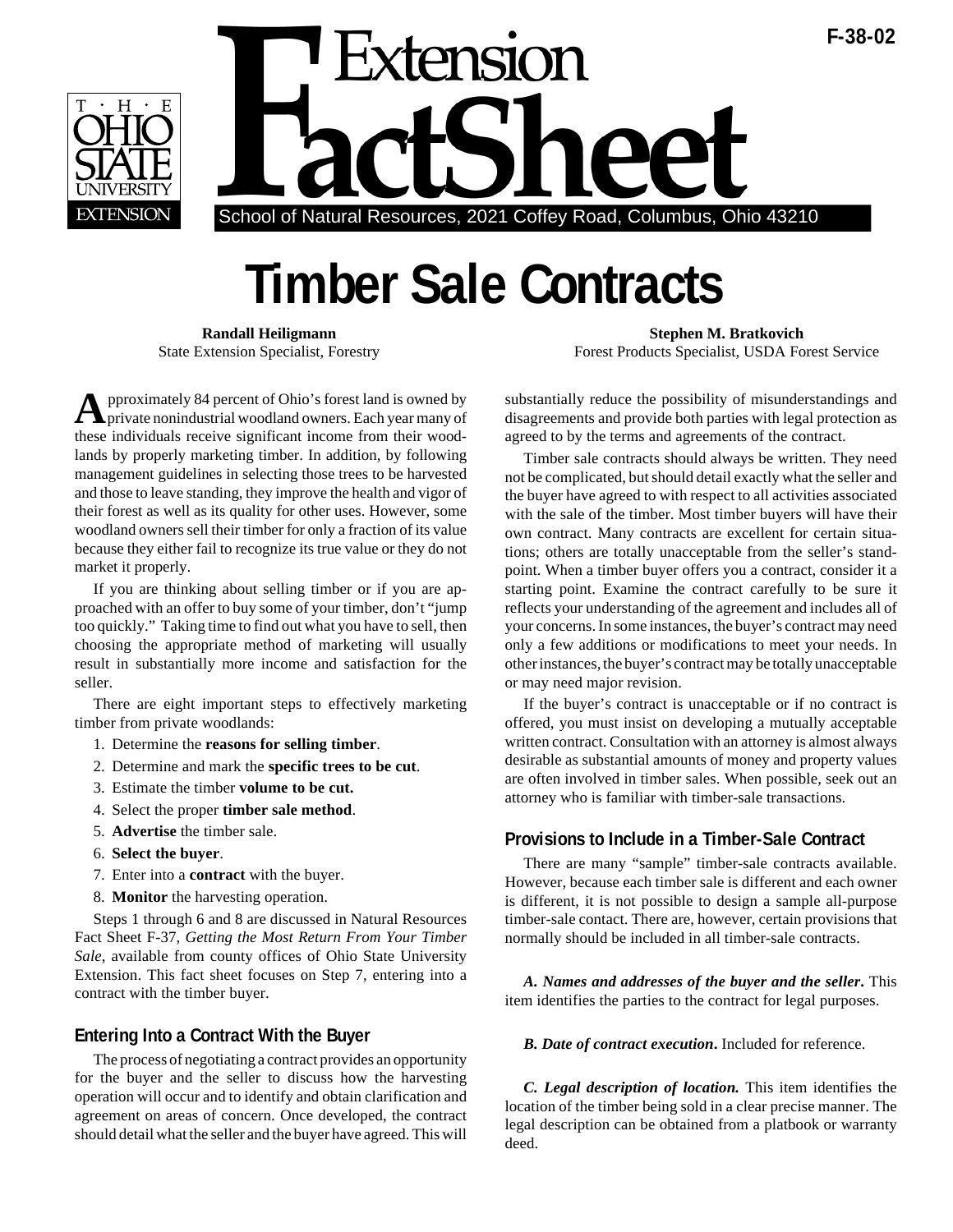

*D. Description of exactly what is being sold.*If all of the trees on an area are being cut, a legal description of the area plus a statement of how boundaries are marked should be sufficient. If individual trees are to be removed from a stand, describe exactly how they are marked. In many instances it will also be desirable to list the species, number, size, and volume of trees being sold.

*E. Declaration of seller's ownership and right to convey.* Timber-sale negotiations can involve considerable time and expense to the buyer. Buyers should be assured that the seller legally owns the timber and that they (the buyers) will be protected from unknown third-party claims.

*F. Value of sale and how and when payment is to be made.* Under a lump-sum sale, in which the seller is paid a fixed amount (lump sum) for the timber designated for sale, the contract should indicate the dollar amount and the payment schedule. Under a sale-by-unit or sale-by-scale, in which the seller is paid a certain dollar value per unit cut (a unit could be a board foot, a cord, a ton, etc.), the contract should indicate the price per unit, payment schedule, method and location of scaling, and person responsible for scaling. When timber is sold on a percentage basis, where the seller receives a percentage of money the buyer receives for the logs delivered to a mill or other utilization point, the contract should indicate the percentage, the payment schedule, the method and location of scaling, and person responsible for scaling.

*G. Duration of contract, contract extension, and cost of extension***.** A deadline for the completion of cutting should be specified in the contract, along with whether or not the buyer has an option to renew or extend the contract (e.g., for six months), and the cost of extending the contract (e.g., five percent of the original purchase price).

*H. Provision for or against assignment of all or part of the contract***.**A statement indicating whether or not the buyer has the right to resell the timber or part of the timber (e.g., tops) to a third party (assignment), and, if so, whether approval of the original

seller is required. When assignment is permitted, the buyer's responsibilities (if any) to ensure performance should be detailed in the contract.

*I. Provision for arbitration*. Contracts often specify that an arbitration board of three persons will arbitrate in case of disagreements. A contract can specify, for example, that an arbitration board, if needed, consists of three people, one named by each of the parties to the contract, and a third person selected by the first two named. Time limits may be specified for naming the board members (e.g., seven days), for the board to conduct a hearing (e.g., an additional 14 days), and for the board to render a decision (e.g., an additional 14 days).

*J. Utilization standards and ownership of by-products***.** If stumpage is sold on a lump-sum basis, the question of utilization standards (waste) is usually not an issue. The buyer has purchased the trees for a lump sum, and the utilization standards will not affect the seller's income.

However, with sale-by-unit or percentage-based sales, maximum stump heights and top diameters should be specified. The ownership of by-products, such as tree tops that could be utilized for firewood, should also be clearly specified.

*K. A statement identifying whether seller or buyer assumes the loss if the timber is destroyed or stolen after contract is executed***.** Fire, ice, storms, theft, etc., can damage or destroy trees during the life of a timber sale. Generally, timber sold by lump sum becomes the property and responsibility of the buyer once the contract is signed, while timber sold on unit (scale) or percentage basis remains the property of the seller until it is delivered to the mill. Litigation and the accompanying expense can be avoided by clearly specifying this responsibility in the contract.

*L. A statement of the financial responsibilities of the buyer.* A statement that the buyer has adequate insurance and assumes liability for the safety and the actions of all employees while they are engaged in any activity associated with the timber sale and harvest operation is recommended. To ensure contractual compliance by the buyer, a performance bond is often required and held in escrow until all contractual obligations have been met. The necessity and amount of a performance bond depends on a number of factors, including the buyer's reputation (or lack of reputation in the case of a company new to the area), the size/ value of the sale, and the difficulty of the operation (e.g., highvalue residual trees to be left undamaged, steep topography with easily eroded soils, etc.). The amount of a performance bond varies, but amounts from \$500 to \$2,500 are not uncommon.

*M. A statement of the legal responsibilities of the buyer.* A statement that the buyer will abide by all state and federal laws and requirements pertaining to employer-employee relationships and the operation of the logging operation, including any practices required to control erosion (termed Best Management Practices), is recommended.